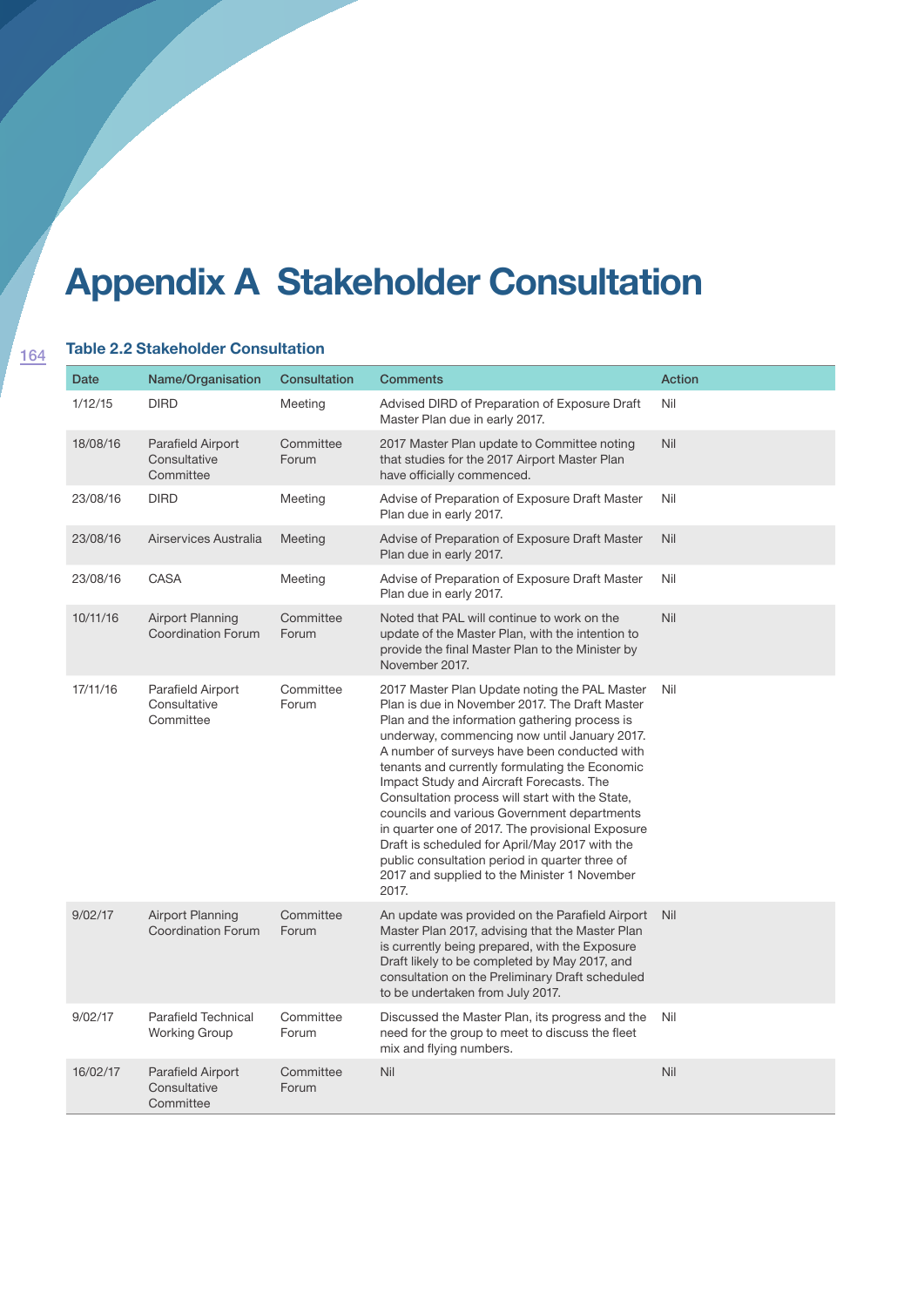| Date     | Name/Organisation                                                                                                                                                                                                                                                                                                                                                                                                                                                                                                                                                                                                                 | Consultation | <b>Coments</b>                                                                                                                                                                                                                                                                                                                                                                                                                                                                                                                                                                                                                                                                               | Action                                                                                                                                                                                                                                                                                                                                                                                                                                                                                          |
|----------|-----------------------------------------------------------------------------------------------------------------------------------------------------------------------------------------------------------------------------------------------------------------------------------------------------------------------------------------------------------------------------------------------------------------------------------------------------------------------------------------------------------------------------------------------------------------------------------------------------------------------------------|--------------|----------------------------------------------------------------------------------------------------------------------------------------------------------------------------------------------------------------------------------------------------------------------------------------------------------------------------------------------------------------------------------------------------------------------------------------------------------------------------------------------------------------------------------------------------------------------------------------------------------------------------------------------------------------------------------------------|-------------------------------------------------------------------------------------------------------------------------------------------------------------------------------------------------------------------------------------------------------------------------------------------------------------------------------------------------------------------------------------------------------------------------------------------------------------------------------------------------|
| 16/02/17 | <b>Resident of Mawson</b><br>Lakes                                                                                                                                                                                                                                                                                                                                                                                                                                                                                                                                                                                                | Email        | 1. The resident requested minutes of the PACC<br>minutes.<br>2. The resident queried the development of<br>the Northern Adelaide Food Park in the<br>Cross Keys precinct and how that would<br>be compatible with the State definitions of<br>"Special Industry".<br>3. The resident requested a draft copy of<br>the Preliminary Draft Master Plan and was<br>notified that when it was released a copy<br>would be forwarded to him.                                                                                                                                                                                                                                                       | 1. PACC Minutes will be<br>uploaded to the PAL<br>website once accepted and<br>finalised.<br>2. The Chair of the PACC<br>responded and clarified<br>that the proposed Northern<br>Adelaide Food Park<br>would not include noxious<br>industries. An MDP would<br>be prepared for the NAFP<br>and this would be available<br>for the resident to comment<br>on.<br>3. PAL will undertake<br>consultation with<br>stakeholders and PAL will<br>contact the resident when<br>the PDMP is released. |
| 23/02/17 | <b>Craig Rattley</b>                                                                                                                                                                                                                                                                                                                                                                                                                                                                                                                                                                                                              | Email        | Subject: PACC meeting<br>Query when the next PACC meeting is and<br>whether the group will actually do anything for<br>the local residents. He feels that any person<br>on the PACC has a vested interest in Parafield<br>Airport and no residents are represented in this<br>committee.<br>He would like to know the outcome of the noise<br>monitoring that was done and not see in the<br>minutes of the last meeting that his question<br>was discussed and no action taken – "there"<br>were no notes just that my question was put<br>forward to the committee".<br>Also, interested when the next public<br>consultation will be held by Parafield Airport, for<br>their Master Plan. | <b>RESPONSE: by PACC</b><br>Chairman<br>Date: 27 February 2017<br>11:23:56 AWST<br>The PACC meeting in<br>February was held on<br>Thursday the 16th.<br>The minutes of the previous<br>meeting will be posted on the<br>airport website in the near<br>future.<br>In regard query about the<br>short-term noise monitoring,<br>advice from Airservices noise<br>monitoring was provided.                                                                                                        |
| 8/03/17  | The Hon. John<br>Robert Rau, LLB, MP<br><b>Deputy Premier</b><br>Minister for Planning<br>Mr Michael Deegan<br><b>Chief Executive</b><br>Department of<br>Planning, Transport<br>and Infrastructure<br>The Hon. Stephen<br>Mullighan, BA, MP<br>Minister for Transport<br>and Infrastructure<br>City of Salisbury<br>Mr John Harry<br><b>Chief Executive</b><br>Officer<br>Mr John Moyle<br><b>Chief Executive</b><br>Officer<br>City of Tea Tree Gully<br>Mr Mark Withers<br><b>Chief Executive</b><br>Officer<br>City of Port Adelaide<br>Enfield<br>Dr Mal Hemmerling<br><b>Chief Executive</b><br>Officer<br>City of Playford | Letter       | Consistent with Section 79 of the Airports Act<br>1996, PAL is required to provide notification to<br>specified authorities and parties of its intention<br>to supply to the Minister of Infrastructure and<br>Transport a draft Master Plan for Parafield<br>Airport in late 2017.                                                                                                                                                                                                                                                                                                                                                                                                          | Acknowledgement received<br>Acknowledgement received<br>Acknowledgement received<br>Acknowledgement received<br>Acknowledgement received<br>Acknowledgement received                                                                                                                                                                                                                                                                                                                            |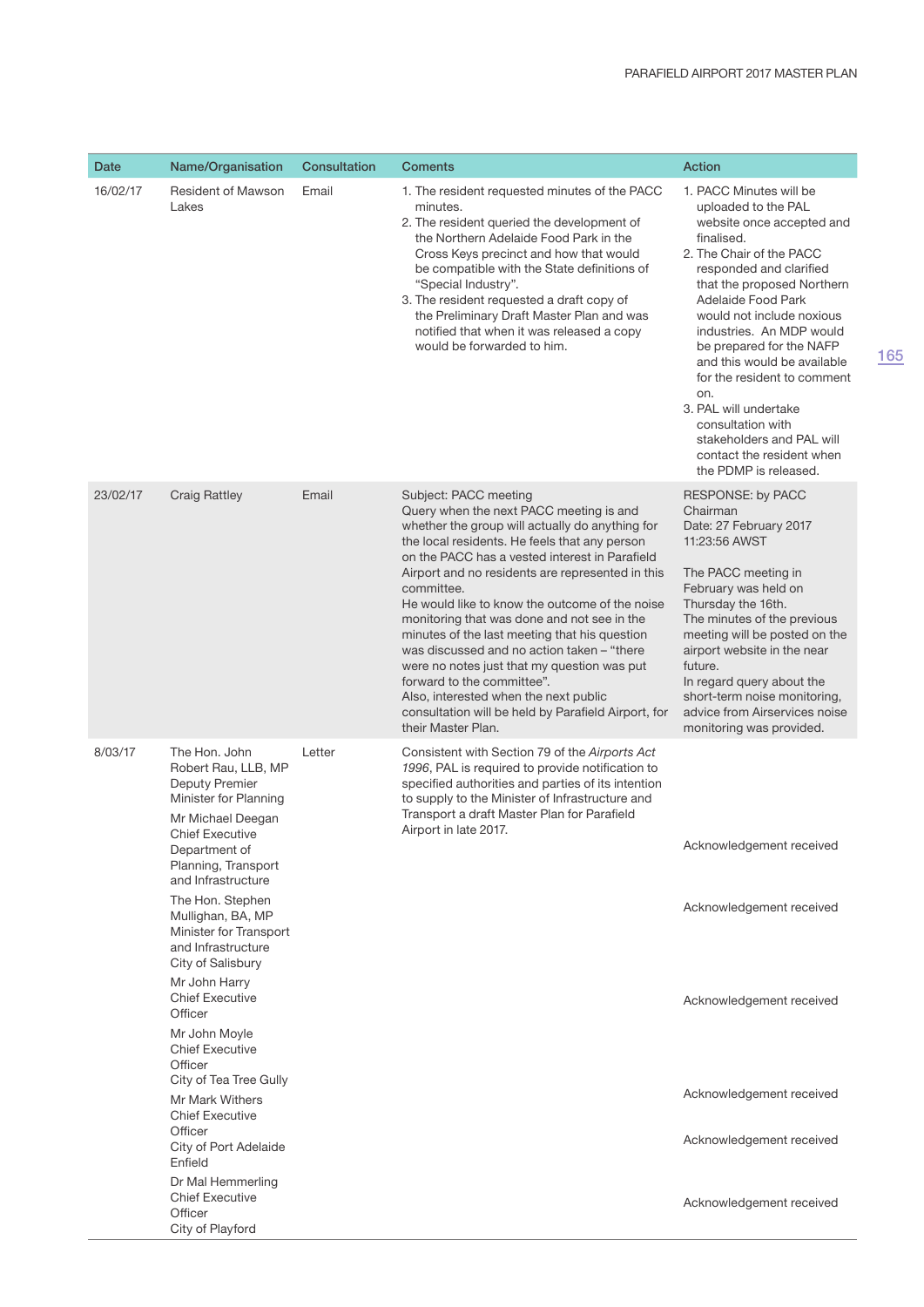|                                                                                                                                                                                                                                                                                                                                                                                                                                                                                                                                                              | Date                                        | Name/Organisation                                                                                      | Consultation                                    | <b>Comments</b>                                                                                                                                                                                                                                                                                                                                                                                                                                                                                                                                                                                                                                                                                                                                                                                                                                                                                                                                                            | Action                                                                                  |
|--------------------------------------------------------------------------------------------------------------------------------------------------------------------------------------------------------------------------------------------------------------------------------------------------------------------------------------------------------------------------------------------------------------------------------------------------------------------------------------------------------------------------------------------------------------|---------------------------------------------|--------------------------------------------------------------------------------------------------------|-------------------------------------------------|----------------------------------------------------------------------------------------------------------------------------------------------------------------------------------------------------------------------------------------------------------------------------------------------------------------------------------------------------------------------------------------------------------------------------------------------------------------------------------------------------------------------------------------------------------------------------------------------------------------------------------------------------------------------------------------------------------------------------------------------------------------------------------------------------------------------------------------------------------------------------------------------------------------------------------------------------------------------------|-----------------------------------------------------------------------------------------|
| 166                                                                                                                                                                                                                                                                                                                                                                                                                                                                                                                                                          | 29/03/17                                    | Name Withheld<br>Lives in Parafield<br>Gardens near The<br>Pines shops on<br><b>Andrew Smith Drive</b> | Letter to<br>the editor<br>newspaper<br>article | Noise pollution and safety letter to the editor.                                                                                                                                                                                                                                                                                                                                                                                                                                                                                                                                                                                                                                                                                                                                                                                                                                                                                                                           | Receipt of email from City of<br>Salisbury and advised that it<br>is being referred on. |
|                                                                                                                                                                                                                                                                                                                                                                                                                                                                                                                                                              | 13/04/17                                    | John McLaren,<br><b>Mawson Lakes</b>                                                                   | Email                                           | Request to Chair PACC re reviewing email to<br>recipients re noise pollution and advice that<br>Airservices Australia has replaced Aircraft Noise<br>Information Reports with online reporting.<br>Methods to lodge a complaint to Airservices<br>Australia were provided.<br>In order to streamline any noise related issues<br>raised by the surrounding Parafield Airport<br>Residents, they feel it would be helpful for the<br>Northern Weekly Messenger to contact the<br>responsible Airservices Australia representative.<br>However, if the Resident is not satisfied with the<br>answer from Airservices Australia, the Aircraft<br>Noise Ombudsman then it can be requested to<br>investigate and report back to the PACC and the<br>concerned Resident.<br>By implementing this process, the Northern<br>Weekly Messenger can then report to all its<br>readers on a 3 monthly basis noise issues<br>raised, solutions achieved and next steps to be<br>taken. | PACC committee to respond                                                               |
| 11/05/17<br><b>AACC Planning</b><br>Committee<br><b>Coordination Forum</b><br>Forum<br>committee<br>17/05/17<br>City of Port Adelaide<br>Meeting<br>Enfield CEO and<br>Mayor<br>17/05/17<br>City of Playford CEO<br>Meeting<br>and GM Strategic<br>Projects & Assets<br>18/05/17<br>Department of<br>Meeting<br>Planning, Transport<br>and Infrastructure<br>- GM Planning &<br><b>Transport Policy</b><br>18/05/17<br>Parafield Airport<br>Committee<br>Consultative<br>Forum<br>committee<br>Committee (PACC)<br>Committee<br>19/05/17<br>Adelaide Airport |                                             |                                                                                                        |                                                 | Parafield Airport Master Plan presentation to                                                                                                                                                                                                                                                                                                                                                                                                                                                                                                                                                                                                                                                                                                                                                                                                                                                                                                                              | Nil                                                                                     |
|                                                                                                                                                                                                                                                                                                                                                                                                                                                                                                                                                              |                                             |                                                                                                        |                                                 | Parafield Airport Masterplan 2017 briefing                                                                                                                                                                                                                                                                                                                                                                                                                                                                                                                                                                                                                                                                                                                                                                                                                                                                                                                                 | Parafield Airport Master Plan<br>Presentation to be forwarded<br>electronically         |
|                                                                                                                                                                                                                                                                                                                                                                                                                                                                                                                                                              | Parafield Airport Master Plan 2017 briefing | Parafield Airport Master Plan<br>Presentation to be forwarded<br>electronically                        |                                                 |                                                                                                                                                                                                                                                                                                                                                                                                                                                                                                                                                                                                                                                                                                                                                                                                                                                                                                                                                                            |                                                                                         |
|                                                                                                                                                                                                                                                                                                                                                                                                                                                                                                                                                              |                                             |                                                                                                        |                                                 | Parafield Airport Master Plan 2017 briefing                                                                                                                                                                                                                                                                                                                                                                                                                                                                                                                                                                                                                                                                                                                                                                                                                                                                                                                                | Parafield Airport Master Plan<br>Presentation to be forwarded<br>electronically         |
|                                                                                                                                                                                                                                                                                                                                                                                                                                                                                                                                                              |                                             |                                                                                                        |                                                 | Parafield Airport Master Plan presentation to                                                                                                                                                                                                                                                                                                                                                                                                                                                                                                                                                                                                                                                                                                                                                                                                                                                                                                                              | Nil                                                                                     |
|                                                                                                                                                                                                                                                                                                                                                                                                                                                                                                                                                              |                                             | Consultative<br>Committee                                                                              | Forum                                           | Committee advised that pre-consultation with<br>councils, DPTI, DIRD, Airservices, CASA and<br>Dept of Environment are taking place and<br>lodgement of Parafield Airport Master plan<br>exposure draft is due to the Minister at the end<br>of May                                                                                                                                                                                                                                                                                                                                                                                                                                                                                                                                                                                                                                                                                                                        | Nil                                                                                     |